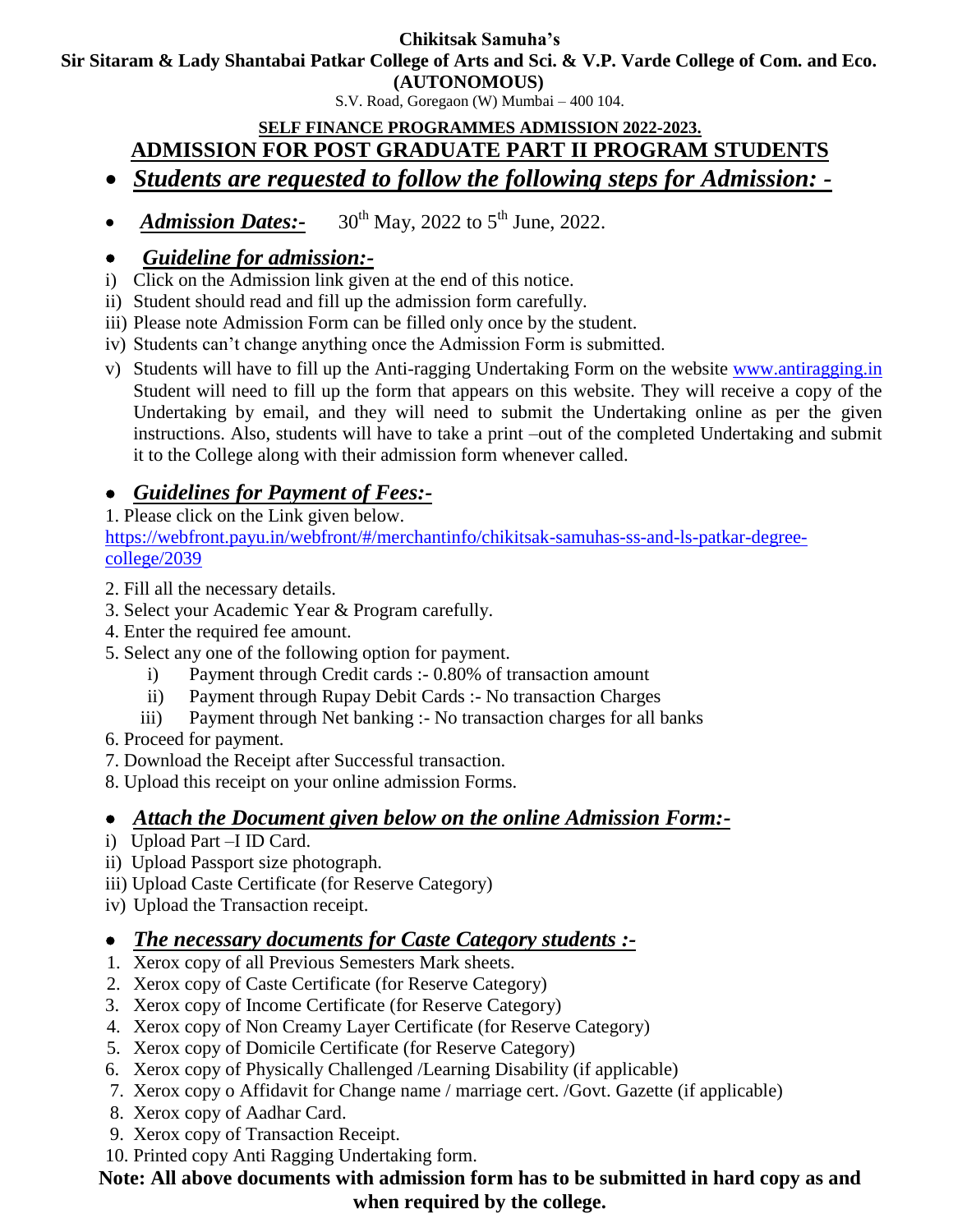# *Fees Structure*

| <b>Programme</b>                                | Fee                  |                                                                    |
|-------------------------------------------------|----------------------|--------------------------------------------------------------------|
|                                                 | <b>Open Category</b> | <b>Reserve Category</b>                                            |
| M.A. (Public Relation)                          | Rs. 57,659/-         |                                                                    |
| M.A. (Mass Communication and Journalism)        | $Rs. 56,659/$ -      |                                                                    |
| M.A. (Psychology)                               | Rs. 37,159/-         |                                                                    |
| M. Com. (Banking and Finance)                   | Rs.20,079/-          | Rs.12,299/-<br>(SC / ST Only)                                      |
| M. Com. (Advanced Accountancy)                  | Rs.20,079/-          | Rs.12,299/-<br>(SC / ST Only)                                      |
| M. Com. (Business Management)                   | Rs.20,079/-          | Rs.12,299/-<br>(SC / ST Only)                                      |
| M. Com. (Sports Management)                     | Rs. 3, 18, 659/-     |                                                                    |
| <b>Masters of Tourism and Travel Management</b> | Rs. 75,159/-         |                                                                    |
| M. Sc. (Information Technology)                 | Rs. 41,759/-         | Rs. 9,979/-<br>(SC / ST Only)                                      |
| M. Sc. (Computer Science)                       | $Rs.41,759/$ -       | Rs.9,979/-<br>(SC / ST Only)                                       |
| M. Sc. (Microbiology)                           | Rs.42,259/-          | Rs. 10,479/-<br>(SC / ST Only)<br>Rs. 27,259/-<br>(OBC, SBC, VJNT) |
| M. Sc. (Biotechnology)                          | Rs.47,259/-          | Rs. 10,479/-<br>(SC / ST Only)<br>Rs. 32,259/-<br>(OBC, SBC, VJNT) |
| M. Sc. (Bioinformatics)                         | Rs.47,259/-          | Rs.10,479/-<br>(SC / ST Only)<br>Rs.32,259/-<br>(OBC, SBC, VJNT)   |
| M.Sc. (Data Science and Business Analytics)     | Rs. 4,09,659/-       |                                                                    |
| M.Sc. (QC, QA, RA, AD)                          | Rs.72,659/-          |                                                                    |